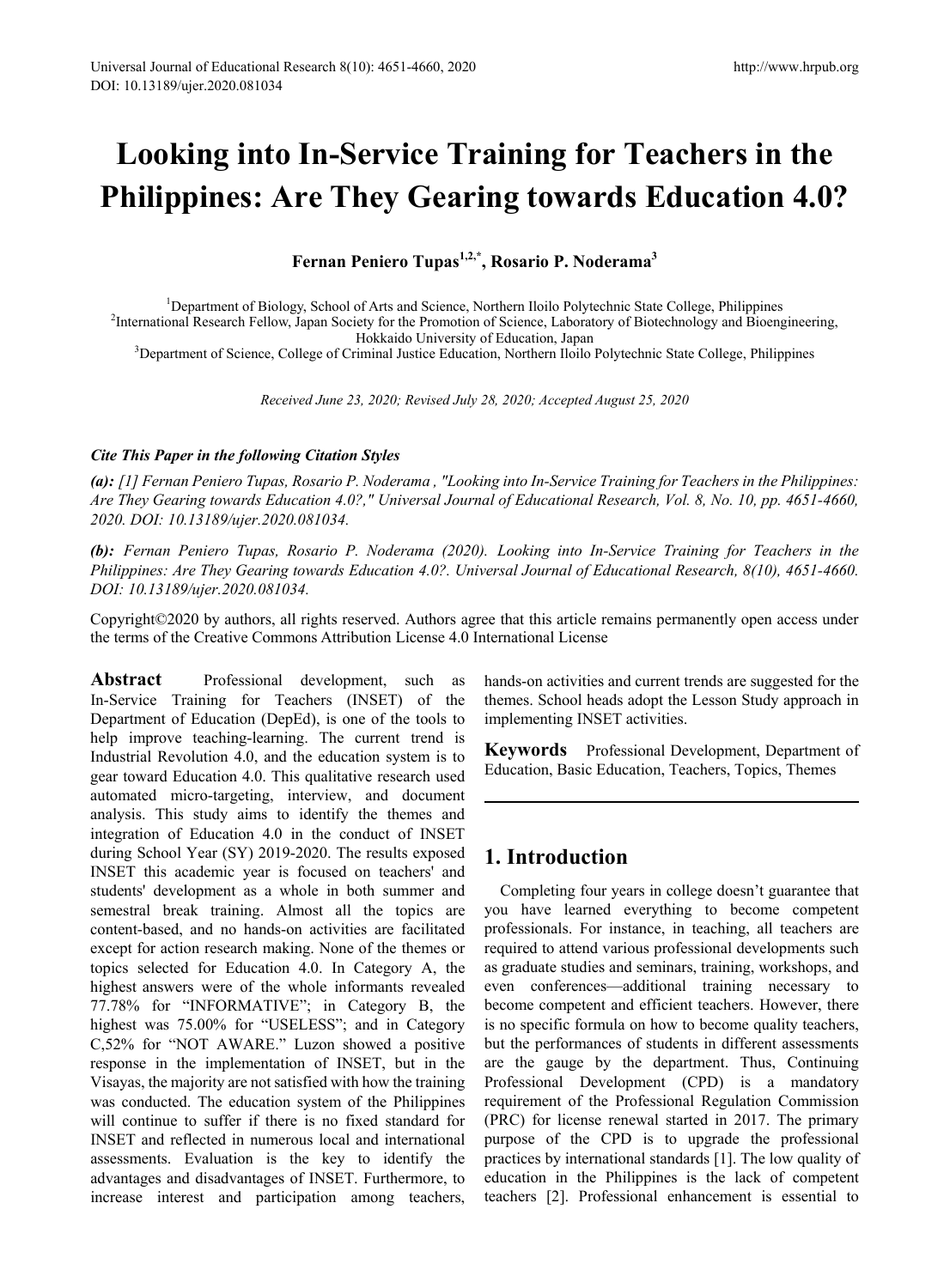answer gaps in education systems. Various local and international organizations prepared the training to accommodate professionals. However, not all teachers have the opportunity to attend training, workshop, seminars, and conference due to a lack of financial and administrative supports. For many years, many teachers clamor that the same faculty sent to attend these activities.

In the Department of Education (DepEd), twice a year of professional development activity called In-Service Training for Teachers or INSET are planned by the department and organized per district. Every district in the entire archipelago held this training every May and October of each school year. This five days annual and semestral break training [3] approved by the DepEd, talks about current trends and issues in the Philippine education system. They invited experts and practitioners to help them bridge the gap in the perennial problem in the primary education curriculum. INSET is to orient teachers about national and regional programs tailored to the needs of the whole system. Also, this is to improve the professional growth of teaching force abreast of current trends and knowledge [4]. The specified issues on professional development, such as allowing teachers with a low level of quality to attend training, support from the administrations, and budget not utilized well [5].

There is a call from primary education practitioners to recognize INSET as one of the professional development providers. But, the assurance of quality training during INSET must be required and assessed.

In-service education for teachers is critical because it can help teachers' professional growth and development. Furthermore, teachers to become productive and efficient about various pedagogy and modern trends, they must be encouraged to attend the professional event [6]. Professional development, like in-service training, is an essential tool for successful teaching and learning. Moreover, the traditional approach in education has less impact on learners' performance, but repetitive intervention like training teachers can affect educational techniques [7]. These methods used effectively lead to improving learning outcomes [8]. Hence, the proper facilitation and exact designs of INSET based on the current needs of the school in the locality is required. The Philippines is facing various backlash, such as instructional materials, qualified teachers, infrastructures, etc. In the proposal of every school, monitoring and assessment needed after the INSET is implemented.

Also, the Inclusion Caravan for regular teachers handling disabled learners suggested training programs to enhance knowledge and understanding to accommodate learners with disabilities. The program showed that in every aspect of the education system, in-service training for teachers is very vital [9]. Some of the topics suggested by DepEd classroom assessment about the new curriculum, the K12 Basic Education Program [10]. Some experts from different Division Offices in the country

selected instructional materials preparation as one of the essential professional growth of the teachers [11] [12].

The primary purpose of this study was to determine the integration of Education 4.0 in the conduct of INSET in the Philippines. Also, this study aims to document the themes of INSET in the country. Furthermore, this is also to recognize the insights of basic education teachers about the conduct of INSET and Education 4.0.

# **2. Background**

The K-12 was first introduced during the academic year 2012-2013 under Republic Act 1033 [13]. The Enhanced Basic Education 2013 was materialized because, for the past decades, students' performances were always below the standards. The basic education is now divided into 1-year compulsory kindergarten, six years in elementary, four years in junior high school (JHS), and two years in senior high school (SHS)compared to the previous ten years [14]. The salient points of the new curriculum are the establishment of early childhood education and spiral approaches [15]. Also, the additional two years for senior high school as a position to international norms [14], using the mother-based tongue as medium of instruction, and the holistic style of development are additional unique features of the new program. Also, one of the promises of the new curriculum is labor opportunity [16]. But the critics disputed about the readiness of the entire archipelago to grasp the latest development. Also, the additional two years required other expenses for the parents [17]. To solve these problems and issues about the new curriculum, listening to all voices is the solution [18]. However, the new curriculum is an advantage to those who want to go for farther studies and work abroad [14]. For instance, nursing graduates in the Philippines working abroad given a nursing aid position or engineers are only technicians because of the lacking two years in the basic education program. All graduates in the master's degree program cannot proceed to a doctorate because they only have ten years in elementary.

In the science curriculum, teachers must work harder about integrating science in various disciplines. Also, the spiral approach and the use of indigenous materials in science teaching is critical in the K12 [13]. Thus, professional development is needed to achieve this goal. Furthermore, teachers play a big part in delivering quality education; as a result, training is essential. The national government should allocate an additional assistant to DepEd for professional growth opportunities[18]. Specifically, in the science education curriculum, perennial problems like science textbooks, laboratory facilities, and qualified teachers [15] pieces of training are required. To improve the quality of education in the country and to increase the students' performance, teachers must be valid and efficient. Thus, improving the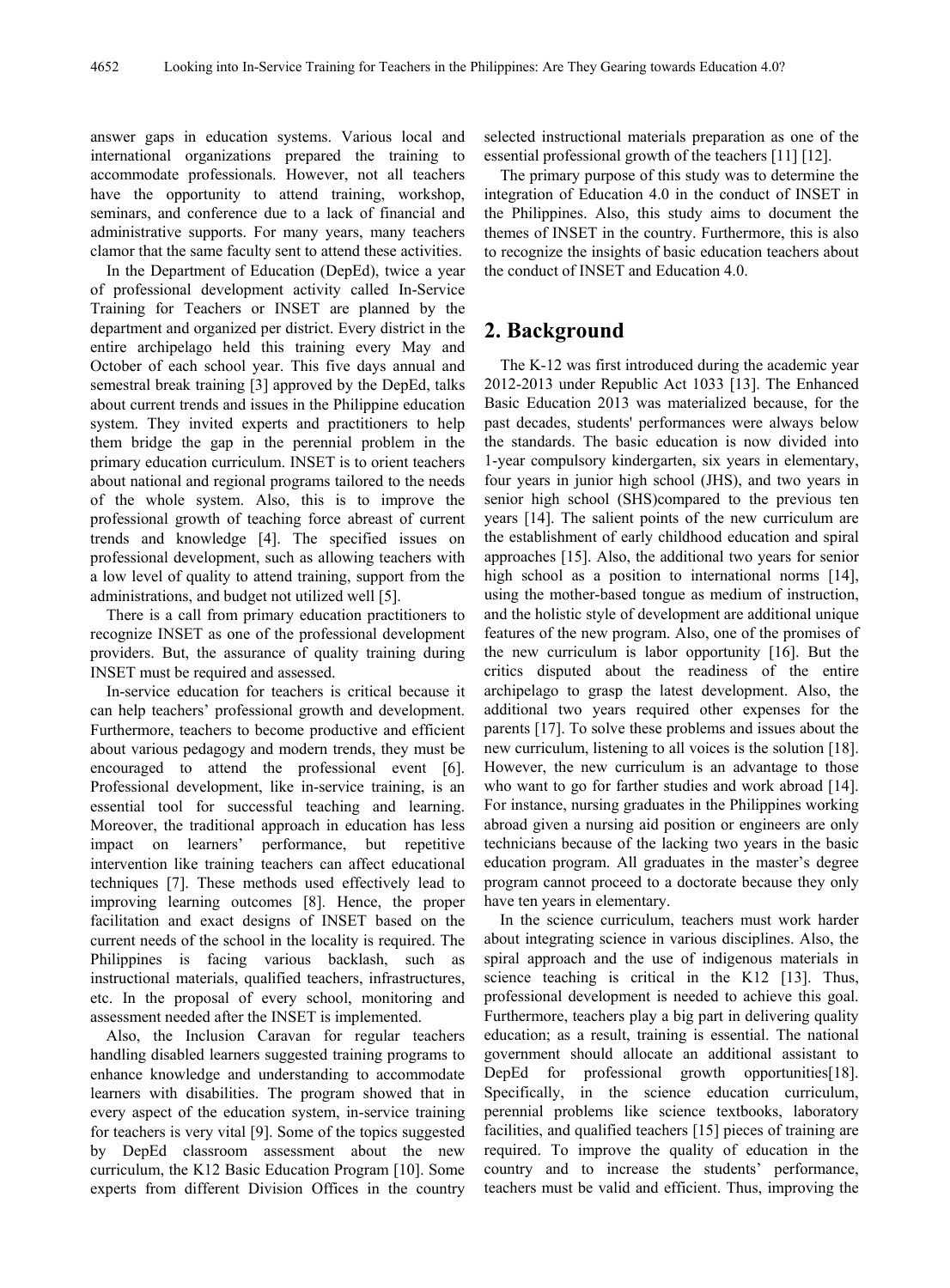quality of teaching is the answer [19].

In the history of the Industrial Revolution, stages like physical labor to mass industrial production involved in information technology to the digital revolution. The movement into the smart industry and manufacturing goal is called the Industrial Revolution (IR) 4.0 [20]. The concept of IR 4.0 is about global connectivity, advanced technology, and a new form of media; hence, the curriculum is associated with these up-to-date innovations. The IR 4.0 was first introduced in 2011 [21]. Countries in ASEAN are focusing on automation, data exchanges, cloud computing, cyber-physical systems, robots, Big Data, Artificial Intelligence (AI), Internet of Things (IoT), and semi-autonomous industrial techniques as industrial transformations. Also, IR is composed of six building blocks. These are *(1) technical success skills; (2) industrial equipment and technology; (3) smart sensors and smart devices; (4) control systems; (5) connectivity and networking; and (6) inform-actionable data* [20].

Furthermore, the Philippines is gearing towards the Industrial Revolution or IR 4.0. The education system in the country adopted Education 4.0. Education plays an integral part in integrating IR 4.0 in the curriculum to produce career-ready citizens [20]. The new trend requires educators to prepare learners in a wide array of skills and knowledge as well as practical experiences (Alvior 2014). But is the department already embedded in this new trend in the curriculum? The latest trends were answered through topics selected during the INSET. IR 4.0 was introduced in 2011 [21].

Education 4.0 is an image of the era of Industry 4.0. Education 4.0 is a period in which education paradigms, approaches, and technologies have changed. Thus, major technology trends are the current educational system. Education experts and practitioners around the world changed educational standards and teaching approaches [22]. Schools are encouraged by non-traditional methods to use technological base tools in teaching [23]. Educators today are forced to cope with technological advancement. They pushed to reconsider modifications of the curriculum to prepare students for the future [24]. DepEd officials are encouraged to start incorporating Education 4.0 in INSET.

# **3. Methods**

#### **3.1. Research Design**

This study is qualitative research. Specifically, the research design is a case study that typically applied in social, and life sciences are about studying a person or a group of individuals or entities that aims to extract themes or concepts. Furthermore, a rigorous inquiry by the researcher examines different collected variables [25]. A Case study was utilized to intensively analyze the selected

elementary and secondary eachers in the Philippines, particularly in their participation in the INSET 2019-2020.

## **3.2. Methods of Research**

This study employed methods such as automated micro-targeting, interviews, and document analysis. Automated micro-targeting, or usually called microtargeting, is a selection process of a target audience using messages online [26]. In the advent of social media like Facebook, it is timely and relevant to use in this endeavor. The distance of various selected informants, microtargeting was helpful in this study.

The interview is about describing the meaning of the main themes as well as in-depth information or factual around ideas [27], [28]; in-depth interviews were applied in this study to gather information and insights from primary education teachers about how their respective stations conduct INSET.

All the documents such as programs, proposals, etc. were collected; thus, document analysis was used. Hence, document analysis is an organized approach to evaluate or review all forms of materials and interpret these documents to produce information based on the themes and concepts.

## **3.3. Informants**

Table 1 summarizes the number of science teacher participants of the study

The informants of this study were from the Facebook friend list of the researcher. All basic education teachers from the DepEd were given an informal invitation through a messenger that they selected as a participant of this study. They were given a week to decide whether to accept or reject the request.

| Part of the<br>Country | Elementary | <b>Junior High</b><br><b>School</b> | <b>Senior High</b><br><b>School</b> |  |
|------------------------|------------|-------------------------------------|-------------------------------------|--|
| Luzon                  | . 2        | 12                                  |                                     |  |
| Visayas                |            |                                     |                                     |  |
| Mindanao               |            |                                     |                                     |  |
| Total                  | 24         | 24                                  |                                     |  |

**Table 1.** Summary of the informants of the study

#### **3.4. Instruments**

The instrument utilized in this study was a ready-made-questionnaire which acts as a guide during the interview and discussion. These five items open-ended questions allow the informants to respond independently. The conversation was tape-recorded to capture all the responses of the informants.

Also, the researchers created a guide to help them as to what specific data were needed to be collected—the activity proposals, permits, programs, etc.were utilized as an instrument in this study.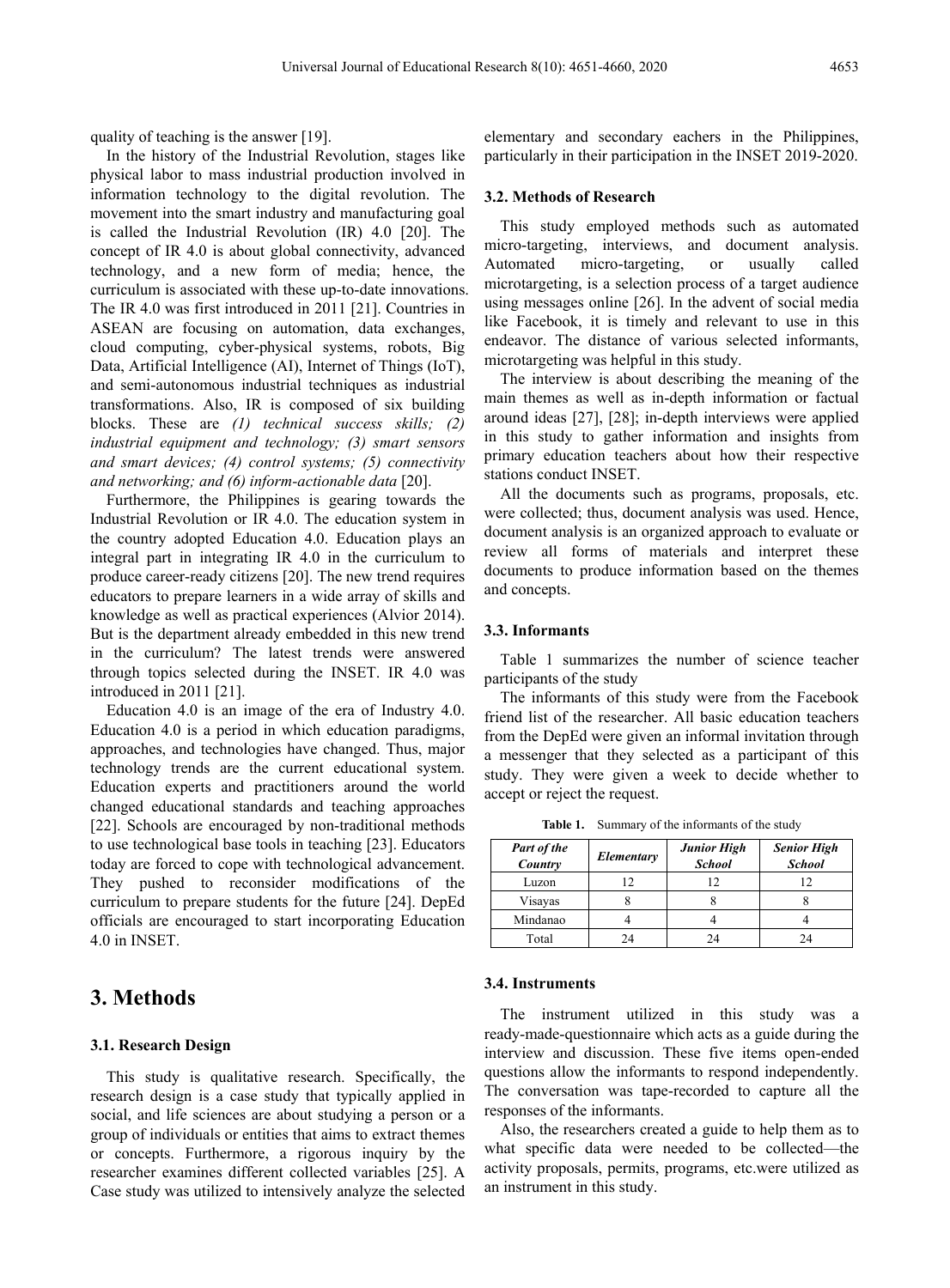## Table 2 shows the checklist on how to evaluate INSET.

|                           | <b>Responses</b> |
|---------------------------|------------------|
| Category A                |                  |
| Informative               |                  |
| Relevant                  |                  |
| Timely                    |                  |
| Interesting               |                  |
| <b>Category B</b>         |                  |
| Irrelevant                |                  |
| Tiresome                  |                  |
| Useless                   |                  |
| <b>Waste of Resources</b> |                  |
| Category C                |                  |
| Aware                     |                  |
| Not Aware                 |                  |
| Not Interesting           |                  |
| No Reaction               |                  |

**Table 2.** Checklist for INSET and Education 4.0

Furthermore, a checklist was used as an instrument to determine the knowledge of informants about Education 4.0: their interest in the themes or topics they have selected during the INSET included understanding the activity further. The checklists were divided into three categories; Category A is about the positive aspects, Category B about negative comments, and Category C is about Education 4.0. The items in each group were identified by non-science teachers who refuse to become informants. The top 4 of their responses were taken as bases to evaluate INSET and Education 4.0. All the instruments were assessed by experts.

The informants checked the boxes of their answers on the three categories. They can check all items based on their experiences.

## **3.5. Analysis**

The replies from the microtargeting and interviews were transcribed, coded, theme, and triangulated. The observations and documents were also analyzed—the responses for Category A and B counted, and the percentage of the checklist Category C taken. In general, the rate of each item in Category A and B was computed.

## **3.6. Ethical Consideration**

A codename was designated to hide their identity. All the data collected were destroyed after the completion of the study. But before the engagement, the study permit was distributed for the approval of the school heads.

# **4. Results and Discussion**

## **4.1. INSET in the Philippines**

Table 3 shows the different items during the INSET 2019-2020 for teachers.

**Table 3.** Topics on Teachers during INSET in the Philippines in Academic AY 2019-2020

| <b>Topics</b>                                          | <b>No. of Responses</b> |
|--------------------------------------------------------|-------------------------|
| Gender and Development (GAD)                           | 60                      |
| Intellectual Property Rights                           | 55                      |
| Coping with Stress and Social Issues                   | 53                      |
| Result-based Performance Management<br>System (RPMS)   | 52                      |
| Updates                                                | 49                      |
| School-Based Disaster Risk Reduction and<br>Management | 45                      |
| Basic Life Support                                     | 42                      |
| Information and Communication<br>Technology (ICT)      | 40                      |
| Right of Children                                      | 40                      |
| Philippines Cybercrime Law                             | 35                      |
| Mental Health                                          | 33                      |
| Personality Development                                | 30                      |
| Teacher's Code of Ethics                               | 29                      |
| GSIS: Benefits and Privileges                          | 28                      |

These topics selected for AY 2019-2020 INSET based on the suggestions coming from DepEd, were adopted by the Regional and Division Offices and recommended by the experts to the district. School administration deliberated on all the topics and picked only the very important that are needed for school improvement and increase performances of the learners. Each school will submit proposals in April for Summer and in September for Mid-year to the division office for approval.

School heads designated teachers or groups of experts to evaluate the local needs. However, no consultation among teachers about the chosen topics. INSET in the Philippines focused on teachers' and students' development. The department based this on everyday issues and problems that arise during the recent academic year.

The operational leadership skills of school heads to manage proactive teachers are the key to school performances. Hence, for teachers committed in all aspects of pedagogy, principals and the administrations need to exercise active headship skills [29]. Training teachers is the tool to make them equipped with the tools required to become competent and efficient Filipino educators [18]. Also, habits and experiences are common factors that disturb teaching performances. Furthermore, they stressed that all principals and school heads must invest in training and development to bring the best among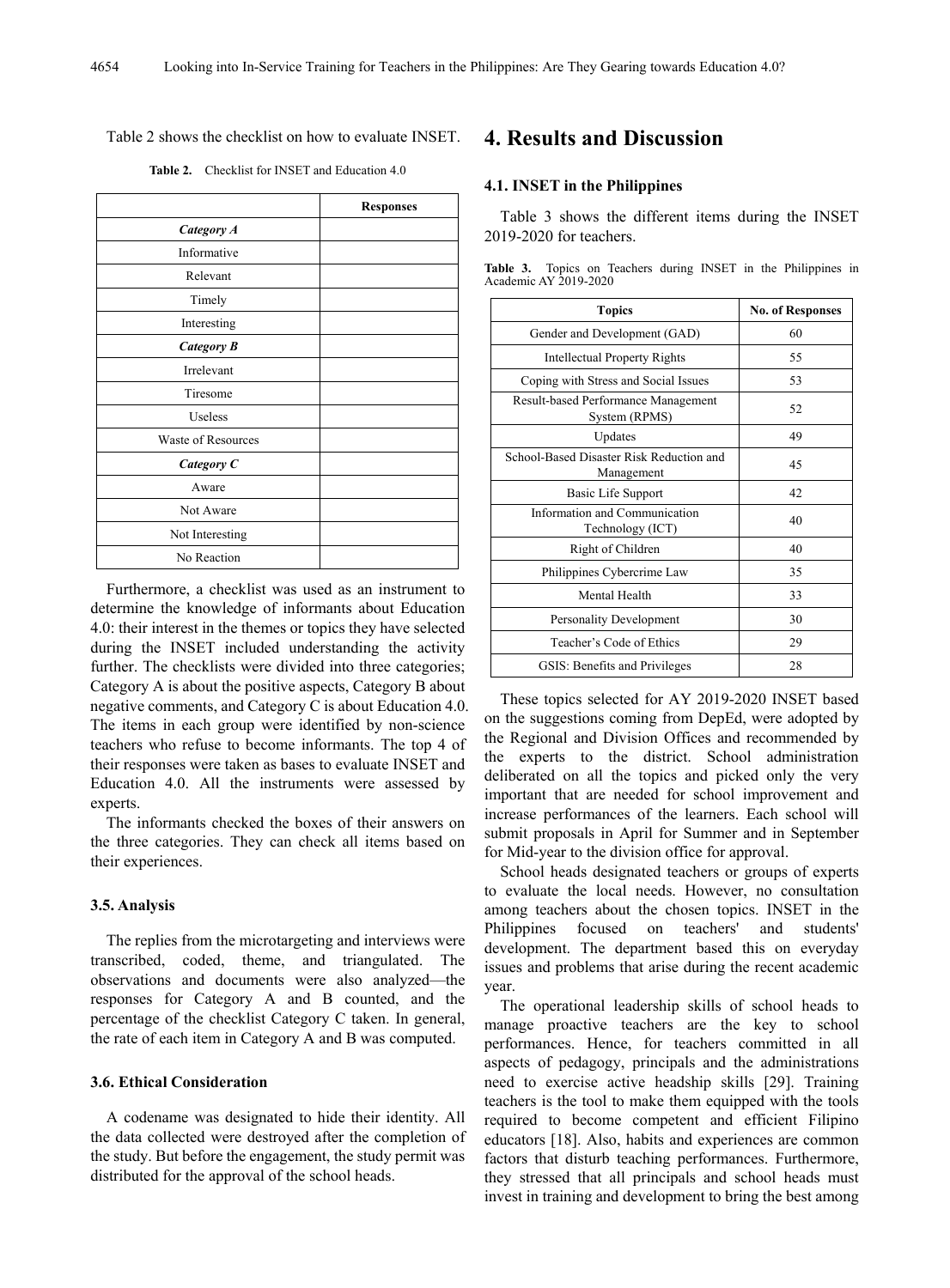teachers [30].

The tomost topic is Gender and Development, or GAD. In the principles of gender equality, gender equity, gender sensitivity, non-discrimination, and being humane in line with Gender and Development (GAD) are stipulated in the 1987 constitution. Deped creates Gender-Responsive Basic Education Policy to guarantee access to quality education for all [31]. The Gender and Development or GAD is required to be conducted by schools as part of professional development [32]. Thus, this is often part of the INSET to save time and effort.

This next highest response is Intellectual Property Rights. DepEd assured all innovations of the members of the department will be protected; thus, the Memorandum of Agreement (MOA) between the World Intellectual Property Organization (WIPO) and DepEd inked to help all the primary institutions in the country. With this, various training was organized to equip teachers with intellectual property matters. But because not all were allowed to attend, local preparation was held [33].

Furthermore, another topic is coping with stress and social issues. Teaching is a very stressful profession; aside from educating learners, they still do paper works, extra-curricular activities, and additional office functions. They are prone to stress that causes various illnesses. Teachers must possess thinking, emotions, and behavior that are positive to boost their potentials in all aspects [34].

Also, Results-based Performance Management System or RPMS is one of the top topics in INSET 2019-2020. The RPMS was created by the department to help all basic education and public institutions management in the entire archipelago be implemented well and effective [35]. Thus, all schools are encouraged to train faculty and staff about RPMs.

Updates are about the current trends and issues in basic education. With all the natural events that occurred in the past, teachers must be well-equipped of School-based Disaster Risk Reduction and Management and Basic Life Support. Also, in the advent of technology, they must be knowledgeable about ICT.

In the past, there were many issues about corporal punishments. In recent years, the Child Protection policy was implemented by the national government. As instructed by DepEd, all teachers must be educated to stop the problems related to child punishment and bullying. Today, social media is the fashion. To give insights about protecting teachers and other stakeholders, this becomes one of the trends in INSET. Staying 8 hours per day for five days a week, with all the pressures in teaching, is mentally draining. Thus, mental health is also a concern—Doctors who are experts in this field are invited to help teachers. But education is not about work; looking good is also a strategy—teachers were trained to always look presentable in front of their classes.

Teacher's Code of Ethics of the Board of Professional Teachers was taken from Resolution 435, series of 1997,

states that all license teachers should possess dignity and reputation with high moral, technical, and professional competence [37]. For the past years, there were many reported problems of teachers in dealing with students, financial hard-ups, and many more. The Philippine Regulation Commission and DepEd central office informed teachers about their duties and responsibilities. Then, this call becomes one of the critical topics in INSET.

The importance of training for future teachers about stressful situations during actual teaching is required. The ability to regulate oneself from the external and internal interventions of one's psycho-emotional well-being in education is also essential to learn by future teachers [38].

Table 4 summarizes the common theme of INSET focused on students' welfare.

|  |  |                                     | <b>Table 4.</b> The themes for Science Education Curriculum for INSET |  |
|--|--|-------------------------------------|-----------------------------------------------------------------------|--|
|  |  | during Academic Year (AY) 2019-2020 |                                                                       |  |

| Topic                                                                     | No. of<br><b>Responses</b> |
|---------------------------------------------------------------------------|----------------------------|
| Pedagogical Retooling in Science                                          | 60                         |
| Critical Content in Junior High School                                    | 59                         |
| Problem-Based                                                             | 58                         |
| Language Strategies in Teaching Science                                   | 57                         |
| Development of Interactive Lessons                                        | 55                         |
| 21 <sup>st</sup> Century Skills, Teaching and Innovations                 | 54                         |
| <b>Action Research</b>                                                    | 50                         |
| Contextualization, Localization                                           | 49                         |
| Differentiated Instruction                                                | 45                         |
| Sponge Learning                                                           | 40                         |
| Different Approaches in Enhancing Teaching and<br><b>Learning Process</b> | 35                         |
| Demonstration Teaching and Critiquing                                     | 34                         |
| The Use of Video Scribe in the Learning process                           | 30                         |

All the topics selected are essential in the science curriculum. For the past seven years after the implementation of K12, teachers are still learning how to implement the new curriculum effectively. Specifically, that majority of old teachers are hesitant to learn, and hiring new teachers need to be upgraded. Selecting themes for INSET must be relevant to the needs of the learners as a whole. Also, the current trends in education must be considered integrating into the INSET. Experts are invited to talk about specific topics but need to screen appropriately. For instance, the practical implementations of the spiral program in science are to develop in-service training sufficiency to improve the performance of teacher's content, pedagogy, and assessment [38]. To become effective teachers, the range of strategies is essential. But none has the interest to include a spiral approach and how should it be implemented effectively inside the classroom. There are still teachers in the field, teaching other subject areas, and should be given importance during the INSET. Furthermore, the use of localization and contextualization is emphasized because resources are limited [39].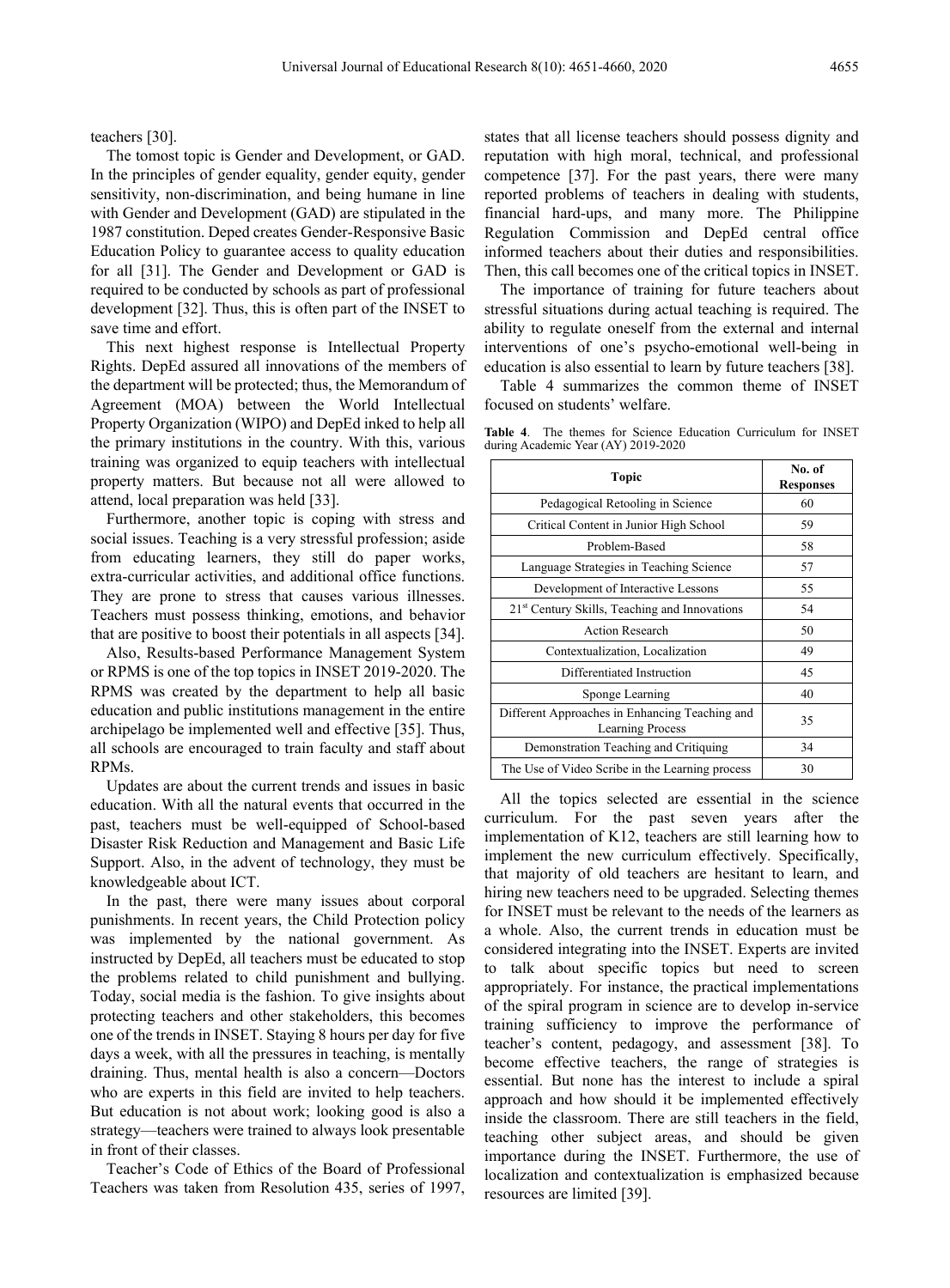To succeed, the objective in science education, critical thinking, and innovative approach is essential. Results of their study exposed that creative innovations in science teaching make learning fun and exciting. Pedagogical Retooling in Science aims to improve knowledge and skills in executing the science curriculum [40]. Also, this is to mentor through professional development the teaching and learning outcomes [41].

Critical content in junior high school (JHS) is essential. The spiral approach in Science in JHS becomes more complicated. Thus, teachers are required to implement effectively – training is the key. Teachers must identify precisely and critically the content during a lesson to develop progression among learners [42].

Japan and other neighboring countries which advocate the Lesson Study (LS), and the Philippines, which also implemented the same approach during the Basic Education Curriculum (BEC). The lack of interest in sustaining the operation of LS should be given importance by DepEd because many studies showed LS has a significant effect on the teaching-learning process. LS has a contributing factor in improving the role of teachers and a better understanding of how to become a competent and

efficient moderator of learning [43].

Figure 1 represents the responses of the informants in Category A. Responses of the whole informants revealed 77.78% for "INFORMATIVE," 70.83% for "TIMELY," 55.56% for "INTERESTING," and 48.61% for "RELEVANT." Luzon informants showed positive responses to the implementation of the INSET, followed by Mindanao, and lastly, the Visayas. DepEd Central Office is in Luzon; thus, all teachers are always privileged to get the first-hand information and implementation of the current trends. In general, schools in Visayas and Mindanao, the themes are still new to them; thus, new knowledge is learned but not adequately employed in teaching.

This activity is frequently inviting experts to talk about current trends. But one familiar problem teachers faced after the training is the sustainability of the new knowledge. Aside from this training, district, division, regional and national also organized training, conferences, and workshops—many of these activities are executed during school hours. Thus, the lesson for the entire academic year cannot be accomplished, and results in the National Achievement Test (NAT) are affected.



**Figure 1.** Responses of informants in the Category A.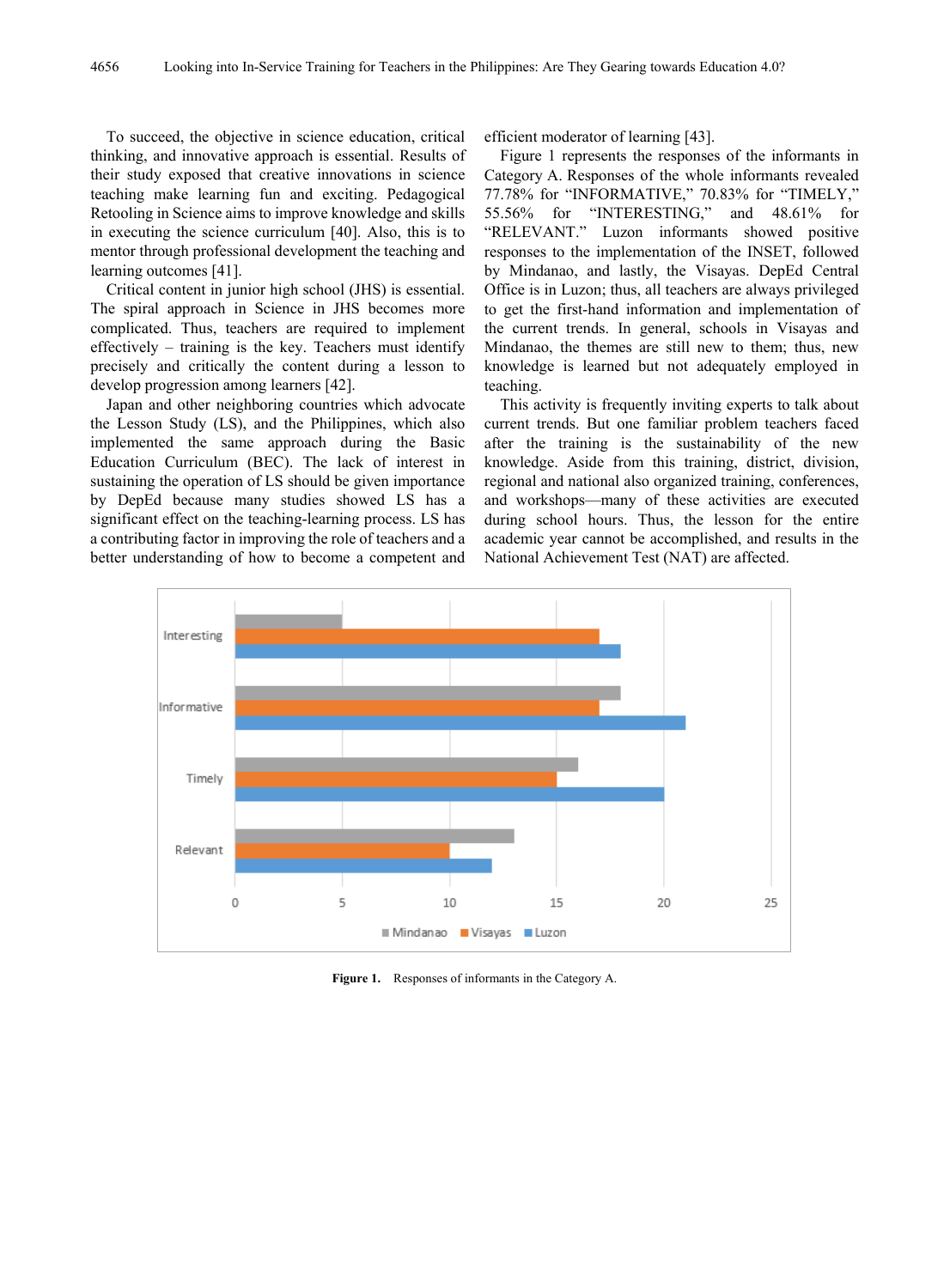Figure 2 shows the responses of the teachers in Category B, and shows 75.00% for "USELESS," 68.06% for "TIRESOME," 61.11% for "IRRELEVANT," and 59.12%; for "WASTE OF TIME." Furthermore, the informants from the Visayas were not satisfied with INSET compared to Mindanao and Luzon. The results in NAT for the past years in the Visayas are alarming.

The topics during INSET are loaded. Teachers stayed for 8 hours for one week listening to all these problems and issues are not sufficient. Almost half of these teachers attending the training always have negative comments about the activity. The national government should conduct assessment and evaluation for the implementation of the INSET in the entire country. The review is to solicit positive comments and best practices among schools in the archipelago. There are no innovative approaches in INSET for the past years.

All the issues in INSET are always content-based, with

no hand-on activities except for action research, instructional materials preparation, and demonstration teaching. Still, nobody implements in the actual classroom setting. The problem is sustainability—also, no evaluations among the heads.

According to informant 2;

"Our head invited speaker on action research, but the guest only communicated about the meaning of action research and its part. She cannot show any outputs of her own. I don't think she is an expert."

All of them agreed; the government is just wasting money and efforts in the conduct of INSET. They should create

## **4.2. Gearing towards Education 4.0**

Table 5 shows the responses about the integration of Education 4.0 in the INSET.



**Figure 2**.Responses of informants in Category B.

| <b>Table 5.</b> Responses of the Informants about Education 4.0 in INSET |  |
|--------------------------------------------------------------------------|--|
|--------------------------------------------------------------------------|--|

| Informant#                                                                                              | <b>Responses</b>                                                                                                                                       |  |  |
|---------------------------------------------------------------------------------------------------------|--------------------------------------------------------------------------------------------------------------------------------------------------------|--|--|
| 1, 2, 14, 15, 18, 21, 23, 28, 29, 30, 31, 33, 34, 37, 39, 41,<br>43, 45, 46, 50, 52, 57, 61, 62, 65, 66 | "I have no idea about Education 4.0."<br>"I have attended all the INSET for almost years now but haven't heard<br>about Education 4.0."                |  |  |
|                                                                                                         | "All the topics in INSET are content-based, and it's already boring."<br>"I have read Education 4.0, but I didn't see that integrated into our INSET." |  |  |
| 2, 3, 4, 9, 10, 11, 13, 17, 20, 22, 24, 31, 35, 36, 42, 44,                                             | "I know that it's all about the Industrial Revolution 4.0, but I think it will be<br>hard for us because we don't have any facilities."                |  |  |
| 45,46,51,55,56,59,63,67,68                                                                              | "This Education 4.0 is fascinating, but with the current situation of our<br>school, we are not ready."                                                |  |  |
|                                                                                                         | "We don't even have a computer, and we are still using the traditional<br>approach."                                                                   |  |  |
|                                                                                                         | "It will take time to integrate this in the INSET if we do; new trends are<br>coming out."                                                             |  |  |
|                                                                                                         | "The culture in the department is different; we have to tap young minds to<br>lead us."                                                                |  |  |
| All                                                                                                     | "I saw young administrators; they have different visions compared to old                                                                               |  |  |
|                                                                                                         | ones."<br>"I am retiring; these technologies in teaching makes me sick."                                                                               |  |  |
|                                                                                                         | "But during my younger years, I am very active."                                                                                                       |  |  |
|                                                                                                         | "But I saw something different in the system that affect our performances."                                                                            |  |  |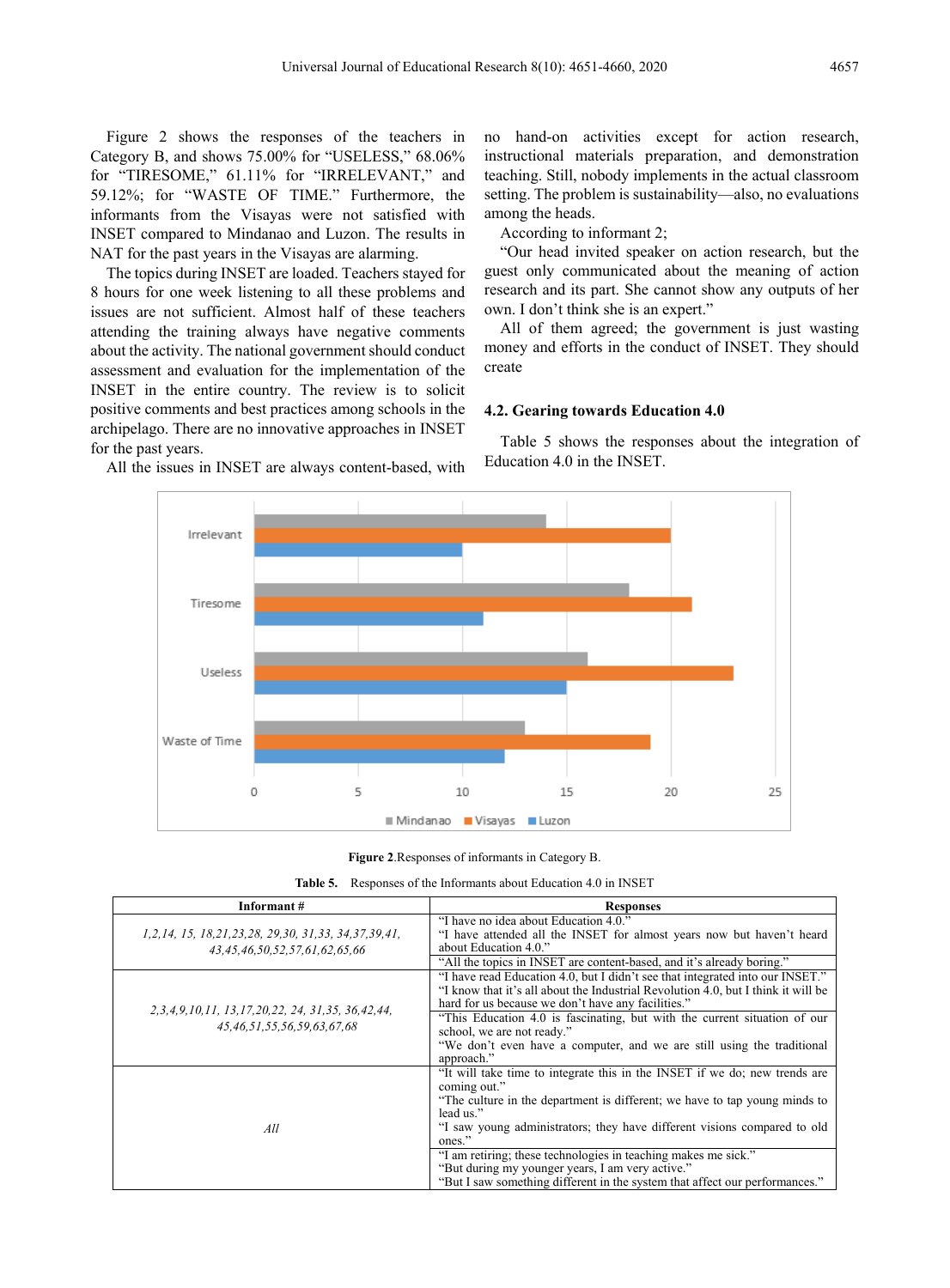It will be difficult for the department to implement Education 4.0 without the facilities. The K12was implemented in 2012, but until now, the scarcity of teaching materials is still the problem. The basic education is not ready for Education 4.0. This new trend shapes and changes the landscape of the education system. For society to be prosperous, people need to learn new things in all aspects [44].

Figure 3 represents the knowledge of science teachers in Category C; the responses revealed 52% for "NOT AWARE." 22% for "AWARE." 14% "NOT 22% for "AWARE," 14% INTERESTING," and 12% "NO REACTION." This figure showed the majority of science teachers unaware of Education 4.0. The age and interest affect the responses of the informants. Older science teachers unmindful and no interest in Education 4.0; many of them are still using the paper and pencil strategy. However, younger teachers are mindful of the current trend in the education system, and they are willing to learn. The lack of facilities to cope with the trends is always a perennial problem in the Philippine education system.

# **5. Conclusions**

Professional development such as In-Service Training for Teachers (INSET) of the Department of Education is one of the tools to help improve teaching and learning approaches. However, the fast-changing technological advancements like the current trend Industrial Revolution 4.0 and the education system in the country suggested to

gear towards Education 4.0. This study aims to identify topics of INSET in School Year 2019-2020 towards Education 4.0. INSET is organized and facilitated during summer and semestral break. The INSET for SY 2019-2020 focused on teachers' personal and professional development as well as to increase students' interest in studying and performances in various national and international assessments. Almost all the items are content-based, and no hands-on activities were included except for action research making. The teachers were asked to create a research proposal but not assessed and implemented. They also tried to develop innovations through Instructional Materials Preparation, but due to limited time and additional functions, creative outputs were not utilized effectively. But many of the topics are irrelevant to improving teachers' effectiveness and efficiency—none of the issues gears towards Education 4.0. Teachers have limited knowledge about this new trend, and many of them are not interested because they are still facing various problems such as instructional materials, classroom facilities, school building, etc. in the implementation of the K12 Basic Education Program. They are also complaining about how the department handles the new curriculum. They also suggested that all higher officials conduct researches about the status of the K12 curriculum to answer the clamor of various stakeholders. The education system of the Philippines will continue to suffer if there is no fixed curriculum standard and will affect the performance of learners in numerous local and international assessments.



**Figure 3.** Knowledge of the informants about Education 4.0.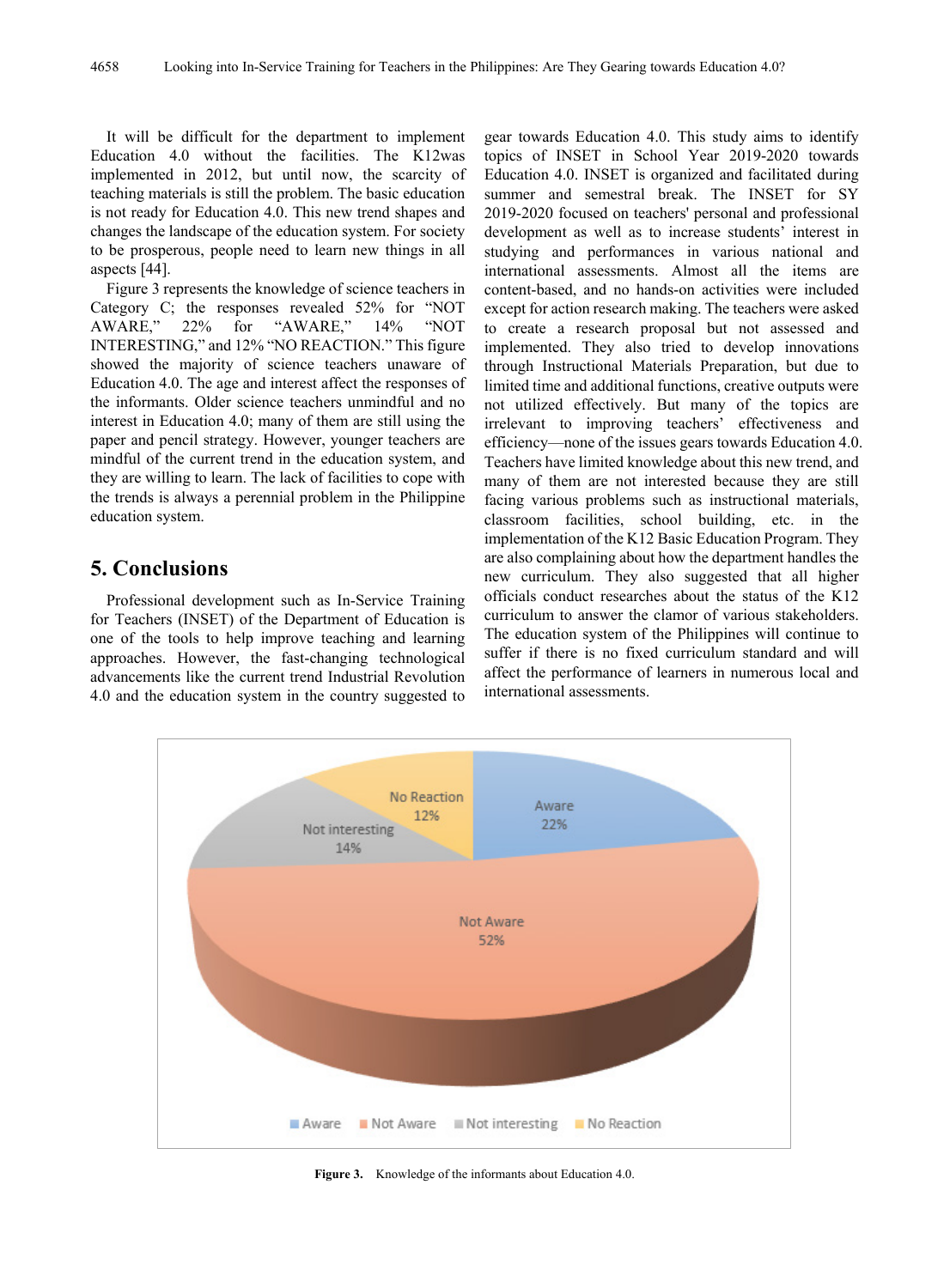But teachers are still interested in attending INSET every year due to knowledge learned during the training. Even some are irrelevant but always informative. The lack of awareness about Education 4.0, INSET, plays a vital role in educating science teachers about the current trends.

School administrators should select one expert in the school to spearhead all the INSET activity. This focal person should encourage researching to choose the basic needs of the institution like how to improve students' performances in all given assessments by the department and also the international organization. Train teachers on how to deliver pedagogy effectively, the use of local resources in teaching, improve the quality of education through research.

# **Acknowledgments**

The researchers extended their heartfelt gratitude to all science teachers taking the time to answer all the queries.

# **REFERENCES**

- [1] Republic Act No. 10912. "An Act Mandating and Strengthening the Continuing Professional Development Program for All Regulated Professions, Creating The Continuing Professional Development Council, and Appropriating Funds Therefor, And for Other Related Purposes." Manila, Philippines: Professional Regulation Commission, 2016, pp 1-6.
- [2] Alvior, M. G. "Research of the Professional Development Model for Teachers." https://simplyeducate.me/2014/12/17/a-research-on-the-pro<br>fessional-development-model-for-teachers/. (accessed fessional-development-model-for-teachers/. May12, 2020).
- [3] DepEd Order No. 007 s. 2019. "School Calendar for School Year 2019-2020." Pasig City, Philippines: Department of Education, pp. 1-11.
- [4] Facturan, M. B. "The Importance of In-service Training to Teachers in our School System. http://www.centralluzon.com/content/view/202/9/. (accessed April 23, 2020).
- [5] Gonong, G. O. "Addressing teacher professional development issues: supporting teachers' quality."https://www.deped.gov.ph/wp-content/uploads/2 018/07/EducSummitAddressingTeacherProfessionalDeve lopmentIssues.Nov2\_.pdf. (accessed May 2, 2020).
- [6] Osamwonyi, E. F. "In-Service Education of Teachers: Overview, Problems, and the Way Forward.: Journal of Education and Practices, vol. 7, no. 26, pp. 83-87, 2016.
- [7] Quint, J. "Professional Development Teachers." https://www.mdrc.org/publication/professional-developm ent-teachers. (accessed May 24, 2020).
- [8] Bluestone, J., Johnson, P., Fullertone, J., Curr, C., Alderman, J., Tempo, J. B. "Effective In-service Training

Design and Delivery: Evidence from an Integrative Literature Review." Human Resources Health, vol. 11, no. 51, 2013. DOI:10.1186/1478-4491-11-51.

- [9] Villamero, R. "Teacher Training in Inclusive Education: A Reflection http://www.globi-observatory.org/teacher-training-in-incl usive-education-a-reflection-from-inclusion-caravan/. (accessed May 21, 2020).
- [10] DepEd Order No. 008, s. 2015. "Policy Guidelines on Classroom Assessment for the K to 12 Basic Education Program." Pasig City, Philippines: Department of Education.
- [11] Division Memorandum No. 524, s. 2017. "In-Service Teachers (INSET) and Mid-Year<br>Tagbilaran City, Philippines: Assessment." DepED-Division of Bohol, pp. 1-2.
- [12] Division Memorandum No. 234, s. 2017. "Conduct of In-service Training for Teachers and Instructional Materials (IM) Preparation.":Dagupan City, Philippines: DepEd-Division of Dagupan.
- [13] Montebon, D. R. "K12 Science Program in the Philippines: student perceptions on its implementation." International Journal of Education and Research, vol. 2, no. 12, pp. 153-164, 2014.
- [14] Craddock, A. "Philippine's K12 reforms poised to transform the High Education https://wenr.wes.org/2016/06/philippines-k-12-reforms-p oised-transform-higher-education-student-mobility. (accessed May 17, 2020).
- [15] Gatdula, S. L., Gayeta, N. E. "Garden-based strategy in teaching senior high school Life Science." Asia Pacific Journal of Multidisciplinary Research, vol. 7, no. 3, pp. 6-14, 2019.
- [16] Du, E. C. "K12 Education, and the Philippines Development."Progesio Journal on Human Development, vol. 6, no. 1, 2012.
- [17] Oyteza, K. C. O. "Enhanced K to 12 Basic Education Program: Opportunities and Challenges." Economic Issue of the Day, vol. XII, no. 2, 2012.
- [18] Abulencia, A. S. "The Unraveling of the K-12 Program as an Education Reforms in the Philippines." South-East Asian Journal for Youth, Sports, and Health Education, vol. 1, no. 2, pp. 229-238, 2015.
- [19] Calderon, M. T. F. "A critique of the K12 Philippine Education System." International Journal of Education and Research, vol. 2, no. 10, pp. 541-551, 2014.
- [20] Haron, H. "Education in the era of IR 4.0." Paper presented at the International Conference on Information Management and Technology (ICIMTech), Indonesia, 2018.
- [21] Alaloul, W. S., Liew, M. S., Zawawi, N. A. W. A., Mohammed, B. S. "Industry Revolution IR 4.0: future opportunities and challenges in the construction industry." Paper Presented at the MATEC Web of Conference 203: 02010, 2018. https://doi.org/10.1051/matecconf/201820202010.
- [22] Keser, H., Semerci, A. "Technology trends, Education 4.0